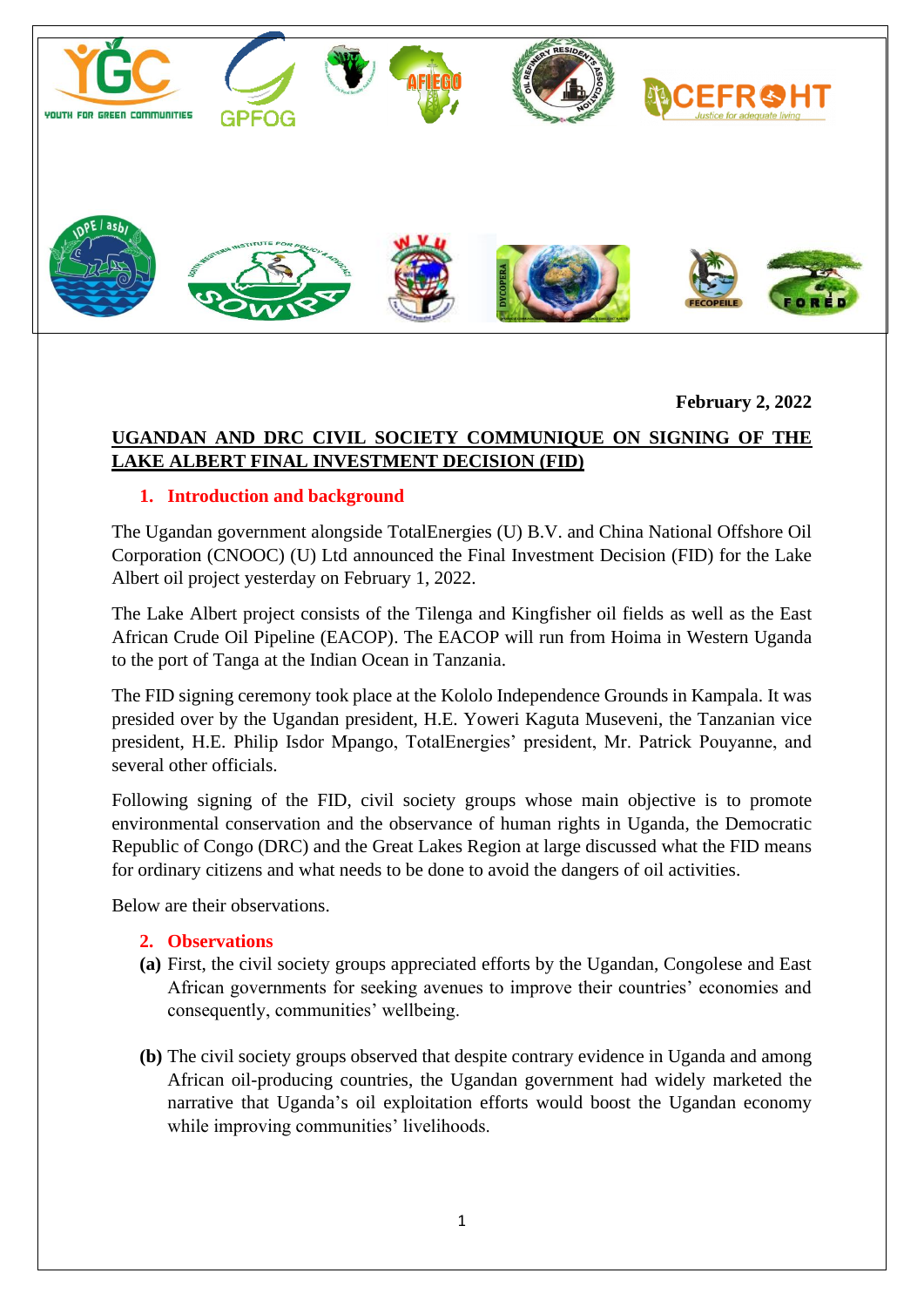- **(c)** The civil society groups noted that the way the Ugandan oil sector is being managed leaves no doubt that the sector will not benefit ordinary men and women. Instead, it could leave communities, the country and region at large worse off, despite signing of the FID.
- **(d)** The civil society groups cited the case of the thousands of people whose land has been compulsorily acquired for the oil refinery, Tilenga and Kingfisher oil projects in Uganda. The groups observed that during the compulsory acquisition of communities' land, communities suffered intimidation, abuse of their cultures, unfair use of courts against communities, illegal displacements as well as delayed, inadequate and unfair compensation. Consequently, oil-affected households that received compensation under **some** of the above oil projects have been [condemned](https://www.afiego.org/download/afiego-research-report-impacts-of-oil-refinery-project-on-the-affected-people/?wpdmdl=2051&refresh=61f7eda5ea1a41643638181) to poverty, family breakdowns, lack of education, teenage pregnancies, lack of access to adequate safe water and others. Today, many oil-affected households are in worse socio-economic positions than they were in before they were displaced from their land. This bellies arguments that oil is being exploited for communities' benefit, the civil society groups said.
- **(e)** Further, the groups observed that the over 24,744 people whose land is being acquired for the EACOP project are faced with many challenges. Discrepancies in compensation rates, delayed compensation, family break-downs and intimidation through which communities are forced to accept low compensation rates "because they cannot stop government projects" have caused distress, anxiety and fear that when they are compensated, the EACOP-affected people will not be able to replace the land that they lose to the project. A project that is aimed at benefitting people should not leave behind broken families, pregnant and uneducated teenagers, a harassed and intimidated population and others, the civil society groups observed.
- **(f)** In addition, they said, the manner in which the EACOP (Special Provisions) Bill, 2021 was passed by parliament pointed to how oil affairs were not for the common man's benefit. For instance, the civil society groups noted, communities that have been directly affected by the project were not consulted on the EACOP Bill before it was passed by parliament.
- **(g)** Moreover, in their [minority report](https://parliamentwatch.ug/wp-content/uploads/2021/12/Minority-Report-on-the-East-African-Crude-Oil-Pipeline-EACOPSpecial-Provision-1.pdf?x25532) of November 2021, the MPs who authored the report noted that the review process of the bill violated parliament's rules of procedures. They further noted that scrutiny of the bill was too rushed and that the members of the public who made comments on the bill did so without access to key agreements on which the EACOP Bill was based. These agreements include the Host Government Agreement (HGA), Shareholders Agreement (SHA) as well as the Tariff and Transportation Agreement (TTA). The agreements, which were signed by the Ugandan government and oil companies in April 2021, remain hidden from the public todate. The civil society groups questioned: why would agreements for a project that is supposedly good for the people be hidden from the people? Such secret dealings explain why African oil producers have failed socially, environmentally and economically.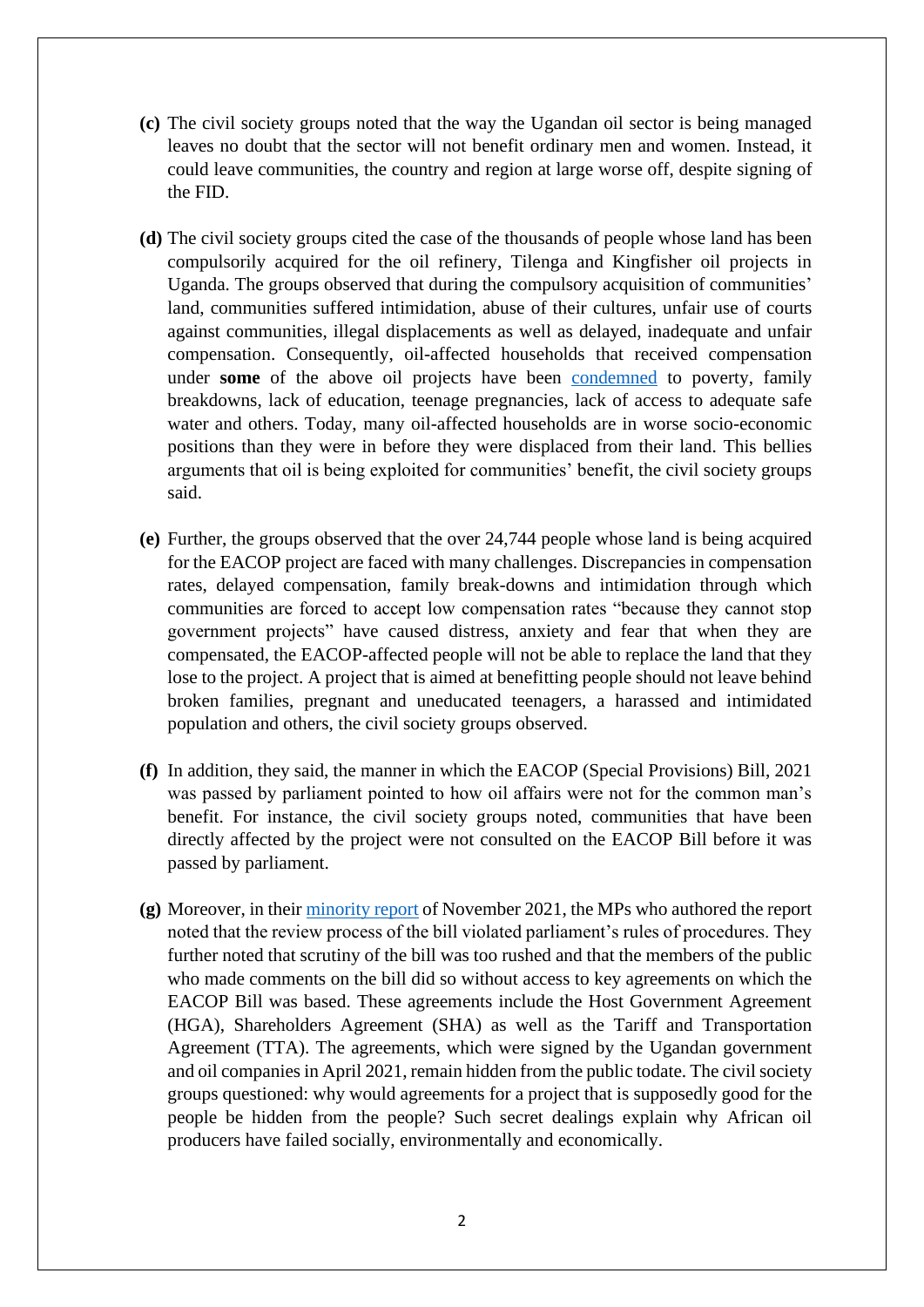- **(h)** Further, the civil society groups observed that the environmental risks of all the oil and especially EACOP projects remained unaddressed. The groups noted that the humanwildlife conflicts that had increased following oil exploration and construction of oil roads in Murchison Falls National Park (MFNP) had not been addressed. Elephants continue to destroy farmers' gardens in Nwoya district with more than 1,787 acres of crops being destroyed in  $2019$  and  $2021$ . They also continue to [kill passengers](https://www.ntv.co.ug/ug/news/national/elephant-kills-traveller-in-murchison-falls-national-park-3694860) travelling through MFNP, the civil society groups said. Chimpanzees from Bugoma forest also continue to [attack children](https://kazi-njemanews.com/baby-dies-from-chimpanzee-attack-injuries-in-hoima/) and get [killed](https://www.savetheelephants.org/about-elephants-2-3-2/elephant-news-post/?detail=suspected-uganda-chimpanzee-killer-could-get-life-in-prison) by communities. Bugoma forest is being destroyed due to oil and sugarcane pressures.
- **(i)** In addition, the civil society groups observed that family break-downs, school dropouts and other social challenges were unaddressed. How the impact of the over 34.3 million metric tonnes of carbon that will be produced when the oil transported by the EACOP is burnt will be addressed also remains unknown. The civil society groups noted that the existence of approved Environmental and Social Impact Assessment (ESIA) reports for all the projects had not led to the avoidance or mitigation of the above dangers. The civil society groups asked: How well will the ESIA reports perform if oil production starts?
- **(j)** The groups reminded themselves that experts procured by the National Environment Management Authority (NEMA) to review the Tilenga, Kingfisher and EACOP ESIA reports had noted that gaps in the reports exist. Particularly, even after the EACOP ESIA was revised and re-submitted to NEMA in 2020, the Netherlands Commission for Environmental Assessment (NCEA) observed that gaps as regards avoiding or reducing the EACOP project's impacts on water crossings and wetlands, protecting chimpanzees and others remained. [NCEA](https://www.eia.nl/docs/os/i72/i7228/7228_website_versie_advisory_report_eacop_uganda_22_october.pdf) also noted that the benefits of the project had been over-discussed while the potential impacts had been minimised. Moreover, in a 2019 Tilenga ESIA [review report,](https://protectourcommunities.org/wp-content/uploads/2020/09/2019-12-19-E-Tech-evaluation-of-Total-Tilenga-ESIA.pdf) experts from E-Tech International also observed that placement of oil infrastructure in MFNP is not the Best Available Technique ("BAT") standard to minimise adverse impacts.
- **(k)** Further, the civil society groups questioned why the Ugandan government and oil companies are rushing to commence oil extraction at a time when court cases challenging the Tilenga and EACOP projects in the East African Court of Justice (EACJ) and Ugandan high court remain undetermined by the weak judiciary. Other court cases in the Ugandan High Court or Court of Appeal that remain undetermined include a case challenging the Tilenga ESIA certificate of approval, an appeal against a court ruling compelling nine Tilenga-affected families to accept low compensation, the oil refinery-affected people's case against low compensation and others. A 2019 court case challenging the adequacy of the Tilenga and EACOP oil project's mitigation measures in France also remains undetermined. The civil society groups noted with concern that failure by courts to ensure justice to the aggrieved is being taken advantage of by the companies to push on with risky oil projects.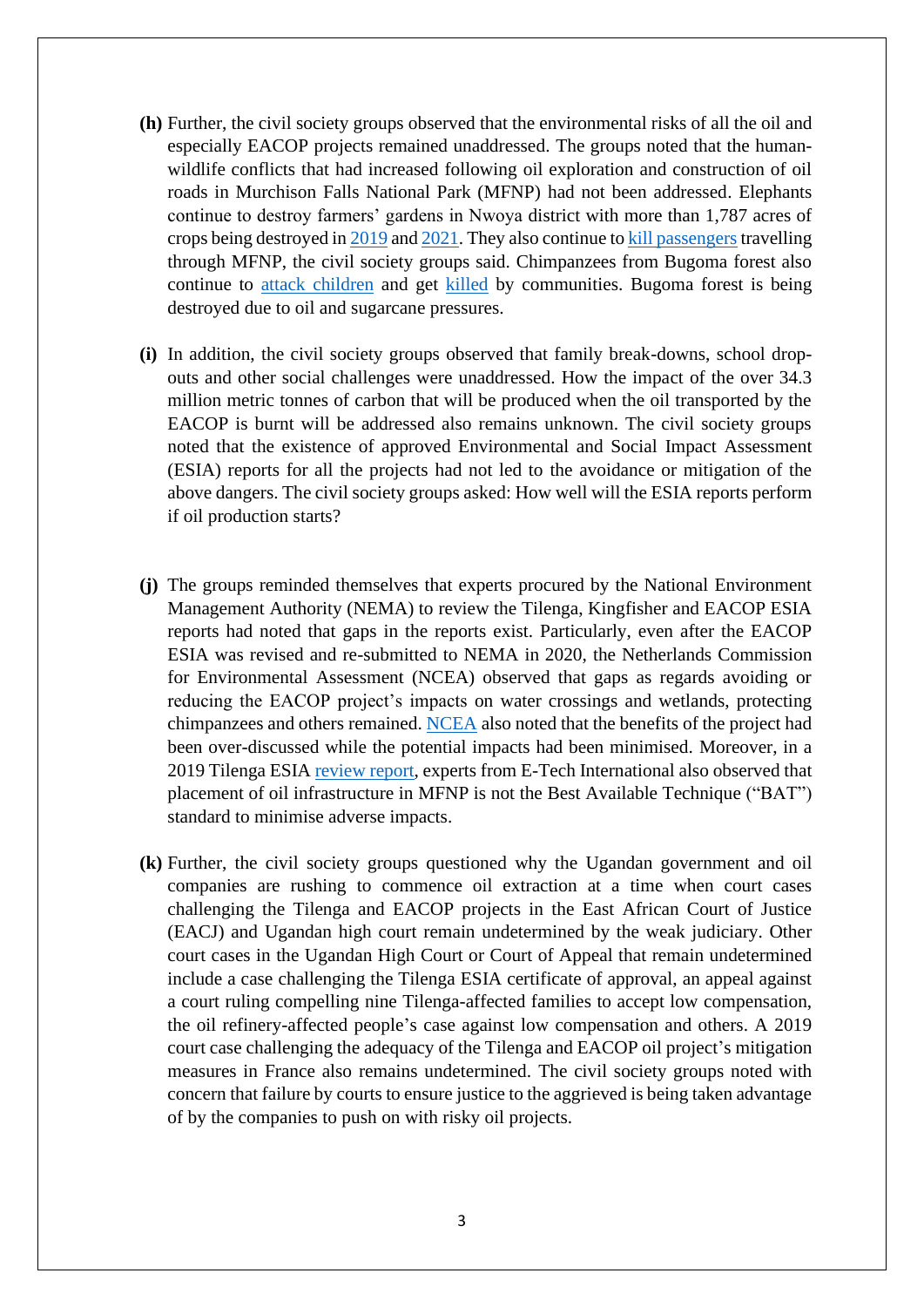- **(l)** More so, the groups noted with concern that the FID will further worsen Uganda's national debt, which will worsen the living conditions of Ugandans. Uganda's debt stands at over [UGX 73.8](https://www.independent.co.ug/ugandas-public-debt-rises-to-ugx-73-trillion/) trillion (over USD 20 billion) and [Bank of Uganda](https://www.bou.or.ug/bou/bouwebsite/bouwebsitecontent/publications/QuartelyStateofEconomy/publications/Quarterly-Economic-Reports/2021/Jun/State-of-Economy-Report-June-2021.pdf) estimates that the nominal debt to GDP ratio will reach 52.8% in the 2021/22 financial year. In the [2020 Debt Sustainability Report,](https://finance.go.ug/sites/default/files/Publications/DEBT%20SUSTAINABILITY%20ANALYSIS%20REPORT%20DECEMBER%202020_FINAL.pdf) the Ugandan government indicated that Uganda's debt had burgeoned and would continue to grow due to borrowing to invest in the oil sector and infrastructural projects.
- **(m)**Moreover, the transboundary impacts of Uganda's oil projects that will affect communities in the DRC remain unaddressed. Oil activities on Lake Albert will affect Congolese communities' access to water, fishing livelihoods and possibly security. Congolese communities remain worried that despite engagements with NEMA, they have not been supported to understand how they will survive amidst oil risks to them.
- **(n)** The constrained civic space in which Ugandan civil society groups work was also discussed. The delegitimization, belittling, suspension of civil society organisations (CSOs), arrests, illegal detentions and other violations against civil society actors are likely to increase as the Ugandan government and oil companies seek to produce oil at all costs, the civil society groups said.

#### **3. Recommendations**

In light of the above, the civil society groups made the following recommendations:

- (i) With or without the FID, both the Ugandan government and oil companies must avoid commencement of oil production to give courts time to determine the cases before them to stop the social and environmental dangers of oil activities.
- (ii) Further, the rights of oil-affected communities whose livelihoods have been disrupted should be respected and the damages they have suffered be compensated for.
- (iii)In addition, instead of investing in a sector that remains responsible for the worsening climate change impact across the world, the Ugandan government and private sector should invest in the green economic sectors of tourism, agriculture, fisheries and clean energy. Per the Uganda Green Growth Development Strategy, these sectors have the potential to create nearly 4 million jobs, "enhance national GDP by 10 % [and] reduce greenhouse gas emissions by 28% relative to the conventional growth pathway".
- (iv)In addition, financial institutions and development partners should support the Ugandan government and private sector to invest in green economic activities to address poverty while promoting environmental conservation.
- (v) The transboundary challenges of Uganda's oil activities must also be addressed. At the moment, there is no inclusive cross-border framework to protect critical ecosystems such as Lake Victoria, River Nile, Lake Albert, MFNP, Budongo and Bugoma forest reserves and others from oil threats. Commencing oil exploitation amidst these lacunas will worsen human and environmental abuses in Uganda and the region at large.
- (vi)Finally, the Ugandan government should stop harassing civil society groups.

#### **SIGNATORIES**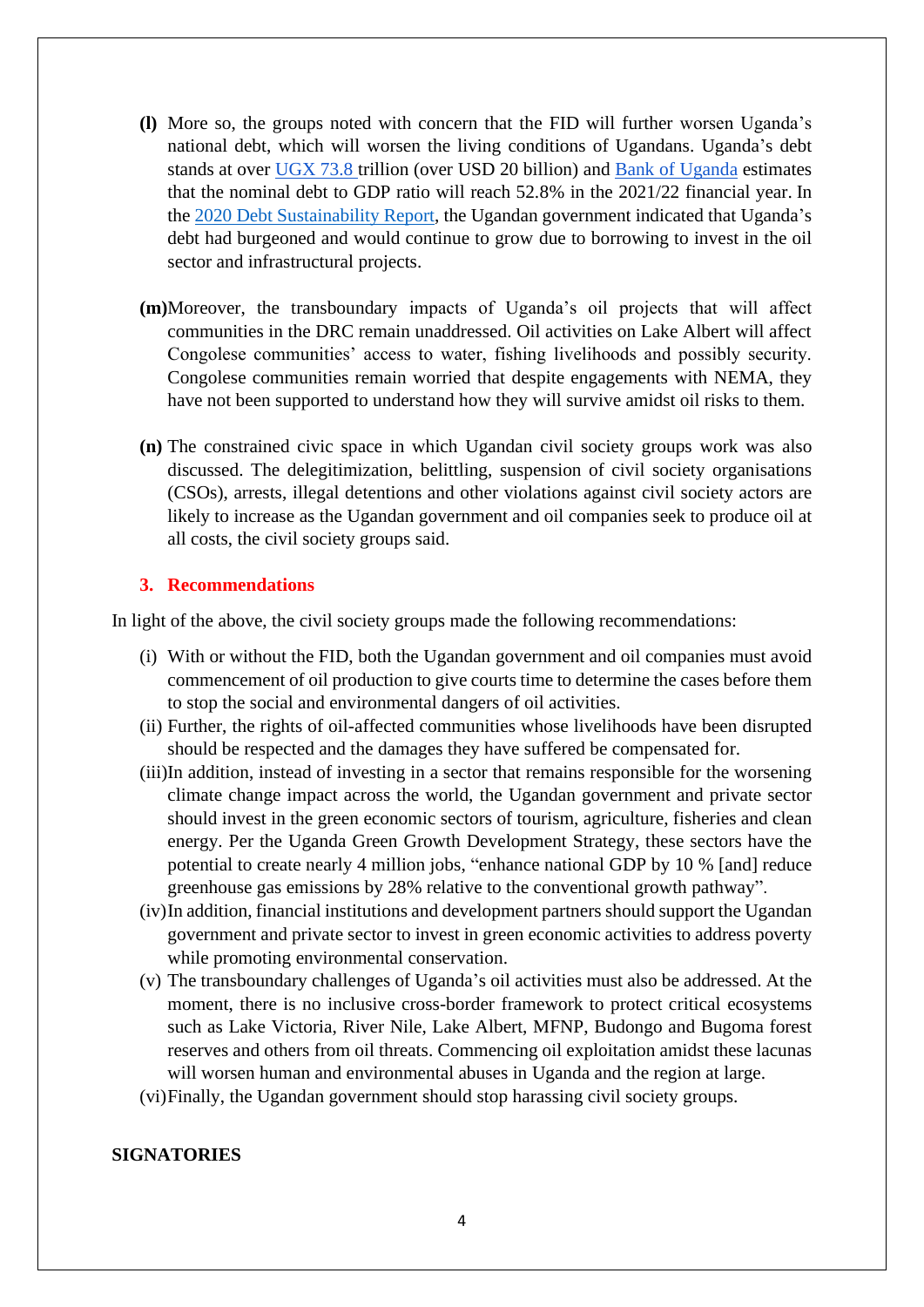| No. | Organisation                                                        | <b>Logo</b>                 |
|-----|---------------------------------------------------------------------|-----------------------------|
| 1.  | Youth for Green Communities                                         | YOUTH FOR GREEN COMMUNITIES |
| 2.  | Guild Presidents' Forum on Governance                               |                             |
| 3.  | South Western Institute for Policy and Advocacy                     |                             |
| 4.  | Center for Food and Adequate Living Rights                          |                             |
| 5.  | Oil Refinery Residents Association                                  |                             |
| 6.  | World Voices Uganda                                                 |                             |
| 7.  | Africa Institute for Energy Governance                              |                             |
| 8.  | African Initiative on Food security and Environment                 |                             |
| 9.  | <b>Center for Energy Governance</b>                                 |                             |
| 10. | Friends for Environment and Development                             | <b>FED</b>                  |
| 11. | Women for a Green Economy Movement                                  | <b>WoGEM</b>                |
| 12. | Innovation Pour le Development et La Protection de<br>L'Environment | ash                         |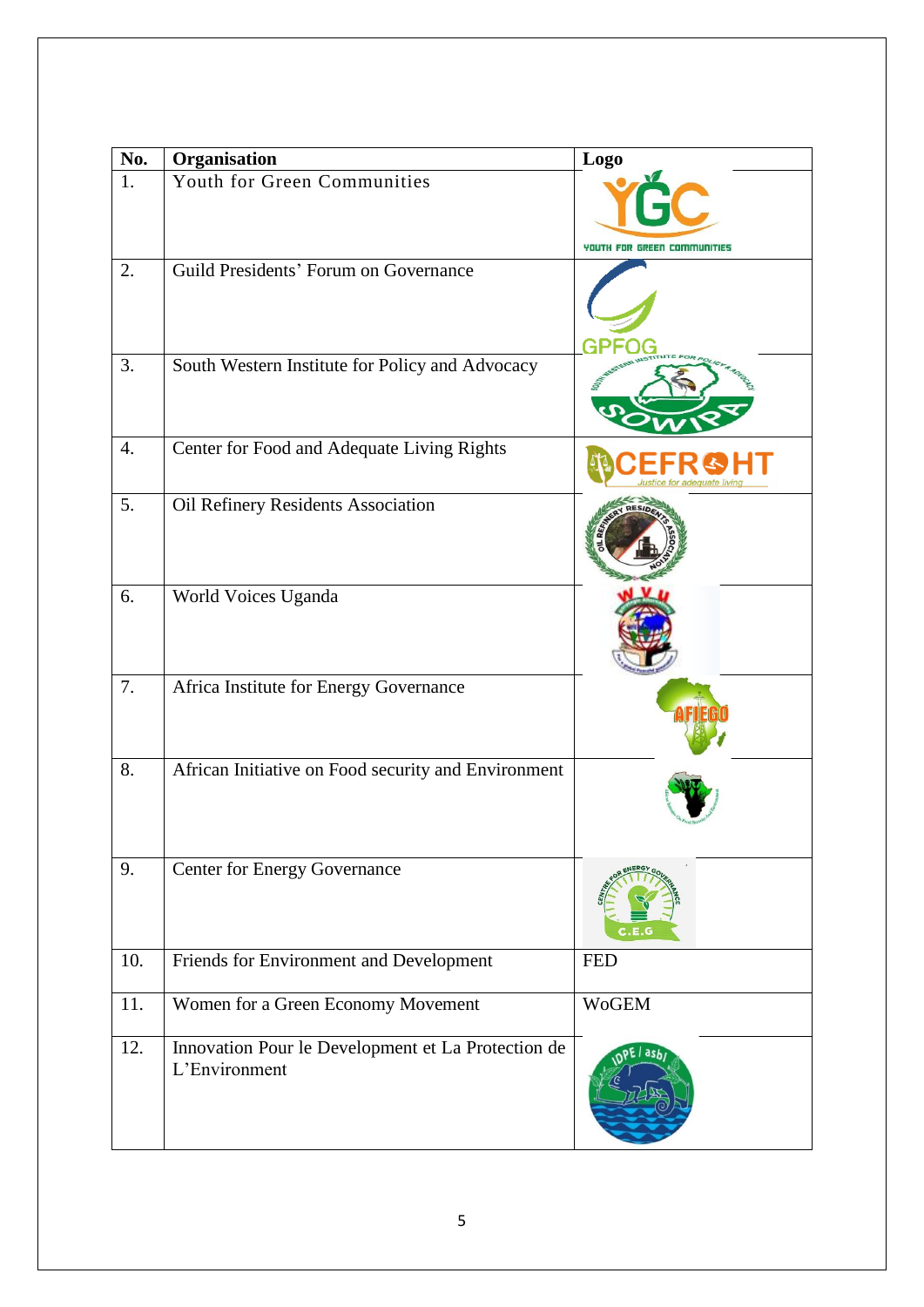| 13. | Forum des Engagés pour le Développement Durable                                        |                                            |
|-----|----------------------------------------------------------------------------------------|--------------------------------------------|
| 14. | Forum Global de Chercheurs d'Alternatives                                              |                                            |
| 15. | Cadre de Concertation de la société civile de l'Ituri<br>sur les Ressources Naturelles | CdC/RN                                     |
| 16. | <b>Justice Plus</b>                                                                    | <b>Justice-Plus</b>                        |
| 17. | Club Amis De L'environnement                                                           |                                            |
| 18. | Association des Mamans pour la Lutte contre le<br>Traumatisme                          | <b>MAHAGI</b>                              |
| 19. | Grande Action pour le Développement/Great Actions<br>for Development                   | Great<br>Actions for<br><b>Development</b> |
| 20. | <b>Association Des Filles Meres</b>                                                    | <b>AFM</b>                                 |
| 21. | <b>Association Cooperative Vie Future</b>                                              |                                            |
| 22. | Action Humanitaire pour le Développement                                               | ion Hu <sub>m</sub><br>AHDD                |
| 23. | Organisatsion Santé Et Développement                                                   |                                            |
| 24. | Programme D'action Pour La Communauté De<br>Développement                              |                                            |
| 25. | <b>World Peace Protection</b>                                                          | asb                                        |
| 26. | De L'ituri<br>Collectif Des<br>Pour<br>Le<br>Paysans<br>Developpement Integral         |                                            |
| 27. | Federation Des Comites Des Peceheurs Du Lac<br>Albert                                  |                                            |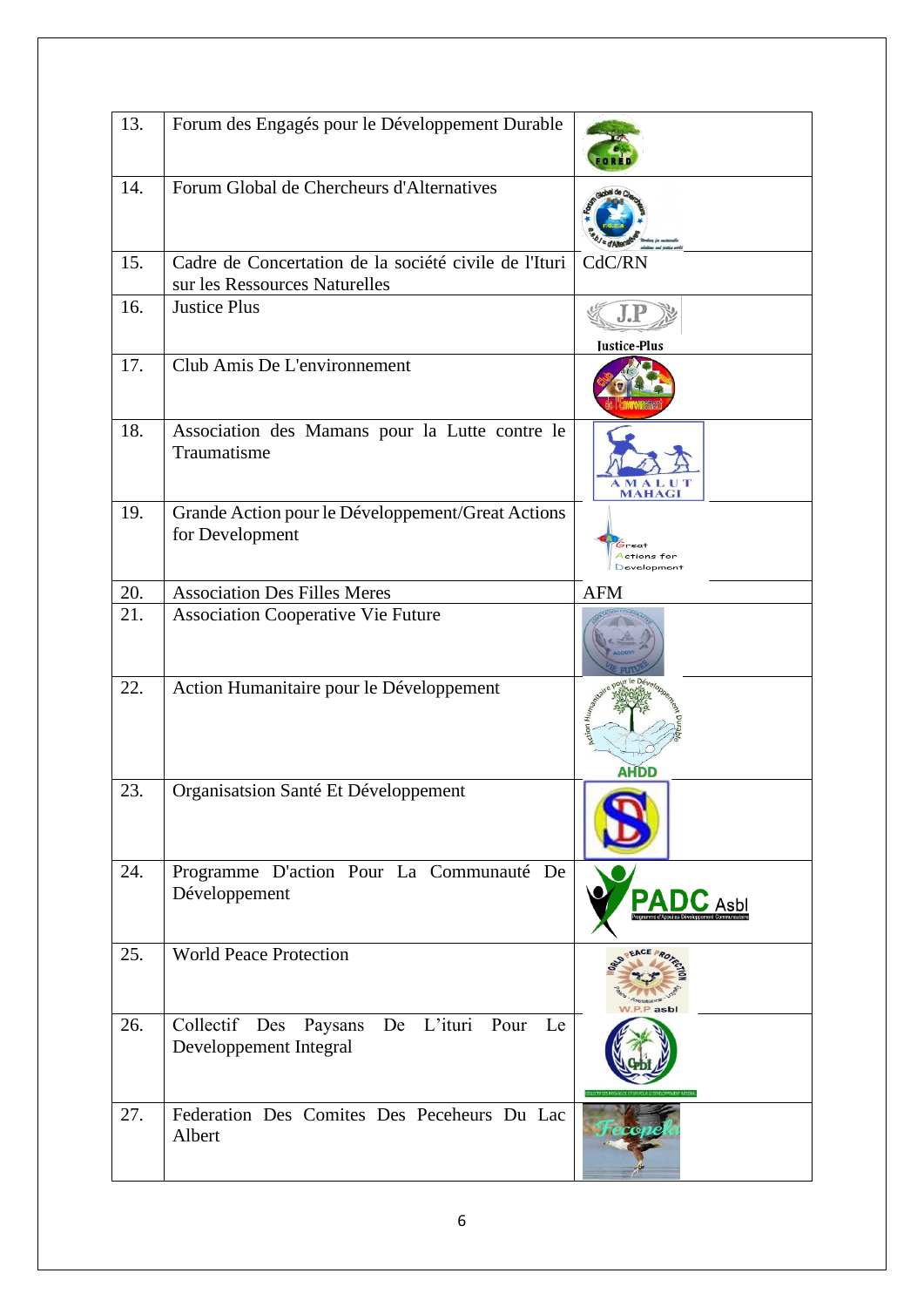| 28. | <b>Seconde Chance</b>                                                                                  | <b>SC</b>                   |
|-----|--------------------------------------------------------------------------------------------------------|-----------------------------|
| 29. | Fondation Des Jeunes Entreprenneurs De L'est Du<br>Congo                                               | ни                          |
| 30. | Forum Pour La Promotion De La Protection De<br>L'environnement Et Developpement Durable                |                             |
| 31. | Programme D'actions Pour Le Developpement<br>Integre                                                   |                             |
| 32. | Fleuves D'eau Vive Qui Coulent Aux Autres                                                              |                             |
| 33. | Programme Nourriture D'abord                                                                           |                             |
| 34. | Ligue Pour La Paix, Les Droits De L'homme Et La<br>Justice                                             |                             |
| 35. | Institut Superieur De Developpement Rural De Bunia                                                     | <b>SDR/BUNI</b>             |
| 36. | Reinsertion Social Et Appui Au Developpement<br>Communautaire                                          |                             |
| 37. | Association Pour La Conservation Et La Protection<br>Des Ecosystemes Des Lacs Et L'agriculture Durable | For sustainable development |
| 38. | Collectif<br>L'ituri<br>Des<br>Paysans<br>De<br>Pour<br>Le<br>Developpement Integral                   |                             |
| 39. | Action<br>Pour<br>Le<br>Femme<br>Developpement<br>En<br>Multisectoriel                                 |                             |
| 40. | <b>Union Des Groupements Agricoles Oragnises</b>                                                       |                             |